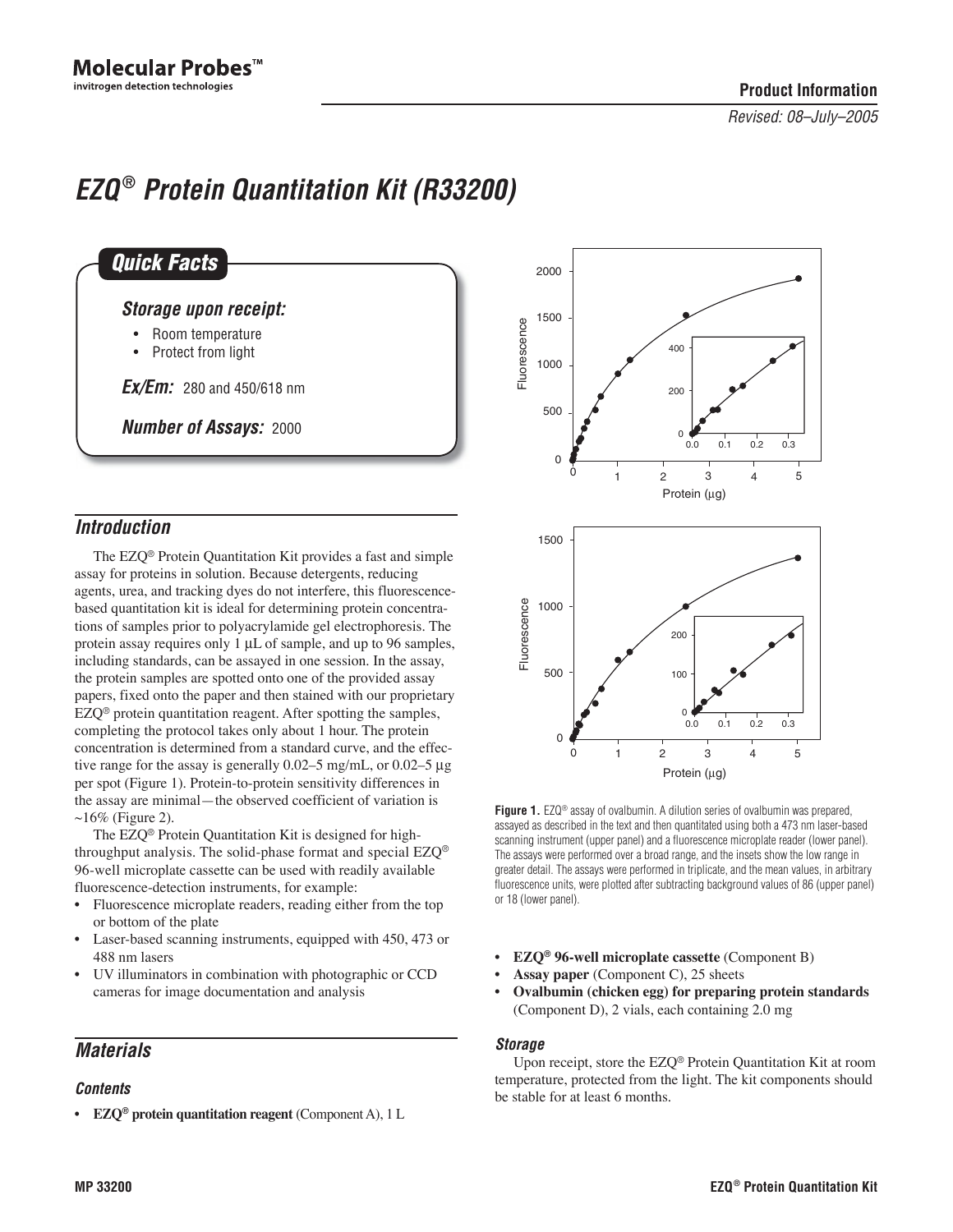

**Figure 2.** Protein-to-protein variation in the EZQ® assay. Triplicate 1 µg samples of various proteins were assayed using a fluorescence-based microplate reader as described in the text. The mean fluorescence values, after correcting for background fluorescence, are expressed relative to that of ovalbumin. The coefficient of variation is 16%. The protein samples are: A) ovalbumin; B) bovine serum albumin; C) myoglobin; D) soybean trypsin inhibitor; E) β-casein; F) carbonic anhydrase; G) transferrin; H) mouse IgG; I) lysozyme; and J) histone.

#### *Materials Required but Not Provided*

- **Methanol**
- Plastic staining tray
- Rinse buffer (10% methanol, 7% acetic acid)

## *Protocol*

#### *Prepare the Protein Standards*

**1.1 Make a stock solution of ovalbumin.** The ovalbumin (Component D) supplied with the kit can be used to make protein standards for the assay. To make a 10 mg/mL stock solution, add 200 µL of buffer to one vial containing 2.0 mg of ovalbumin, and mix well. The buffer used should be the same as that used for the experimental samples. Dispense aliquots of the stock solution into microfuge tubes and store at ≤–20°C for future use.

**1.2 Prepare dilutions of the ovalbumin stock solution.** Prepare standards by making serial dilutions of the 10 mg/mL ovalbumin stock solution. The dilution buffer should be the same as that used for the experimental samples. Denaturing buffers containing dithiothreitol or TCEP are recommended (see below). At least five concentrations should be used to cover the range expected for the experimental samples. The full effective protein concentration range for this assay is ~0.02–5 mg/mL. Volumes of 1  $\mu$ L are used in the assay.

#### *Prepare the EZQ* **®** *96-well Microplate Cassette*

**2.1 Insert the assay paper.** Place the microplate face down on a clean surface. Wearing gloves, place a sheet of assay paper (Component D) over the microplate, and align the paper with the inner tabs of the top, bottom, and left sides of the plate. Mark one corner of the paper with a pencil to identify the orientation. If desired, assay papers can be cut in half and used in the device.

**2.2 Insert the backing plate.** To insert the stainless steel backing plate into the microplate, hold the backing plate so that the

flexible bar is at the top. Place the bottom tabs of the backing plate along the bottom, inner edge of the microplate. Apply gentle pressure to the flexible bar and guide the top edge of the plate into position. The top tabs should fit into the top, inner edge of the microplate. Release the pressure on the flexible bar and check that the paper is securely in place.

**Note:** To ensure a tight fit, the width of the opening beneath the flexible bar should not be narrower than 2 mm before inserting the stainless steel backing plate into the microplate. The opening can be manually adjusted to this width if required.

#### *Load the Protein Standards and Samples*

For the following procedure, the concentration of the protein samples should not exceed 5 mg/mL. If the concentration is too high, the samples can be diluted in the same buffer. Denaturing buffers containing dithiothreitol or TCEP are recommended. Ampholytes, up to a concentration of 1%, can be included in the sample buffers. If ampholytes are included in the experimental samples, be sure to include them in the protein-standard samples as well. If using ampholyte concentrations higher than 1%, then add them to the samples *after* the protein assay has been completed.

**3.1 Spot the protein samples onto the assay paper.** Protein samples can be applied to the assay paper either through the top wells of the cassette or through the backing plate on the bottom. Apply a 1 µL volume of each protein standard (prepared in step 1.2) and each experimental sample to separate wells of the microplate assembly. Include a 1 µL sample of buffer alone, to serve as a no-protein control. Loading each sample in triplicate is recommended. Be careful not to puncture or scratch the membrane with the pipet tip. Gently dispense samples from the pipet tip onto the paper without touching the pipet tip to the paper. Once in contact with the paper, the sample should wick out from the tip. Pipetting accuracy can be improved by gently wiping away any sample on the outside of the pipet tip before spotting the sample onto the paper.

**3.2 Dry the samples.** Allow the protein samples on the paper to dry completely. A hair dryer can be used to reduce the drying time to about a minute.

#### *Stain the Protein Standards and Samples*

**4.1 Remove the assay paper from the cassette.** Wearing gloves, remove the assay paper from the cassette by depressing the spring arm of the backing plate and tilting the backing plate up and away from the assay paper. Remove the protein-spotted assay paper.

**4.2 Fix and wash the protein spots**. Pour ~40 mL of methanol into a plastic staining tray. Use a plastic tray slightly larger than the assay paper. If half sheets of paper are used, use ~20 mL and a proportionally smaller tray. Place the protein-spotted assay paper into the methanol and wash, with gentle agitation, for 5 minutes. This step removes contaminating substances including urea, SDS, reducing agents, salts and dyes that may be present.

**4.3 Dry the protein-spotted assay paper.** After washing, air dry the assay paper, using a hair dryer, if desired.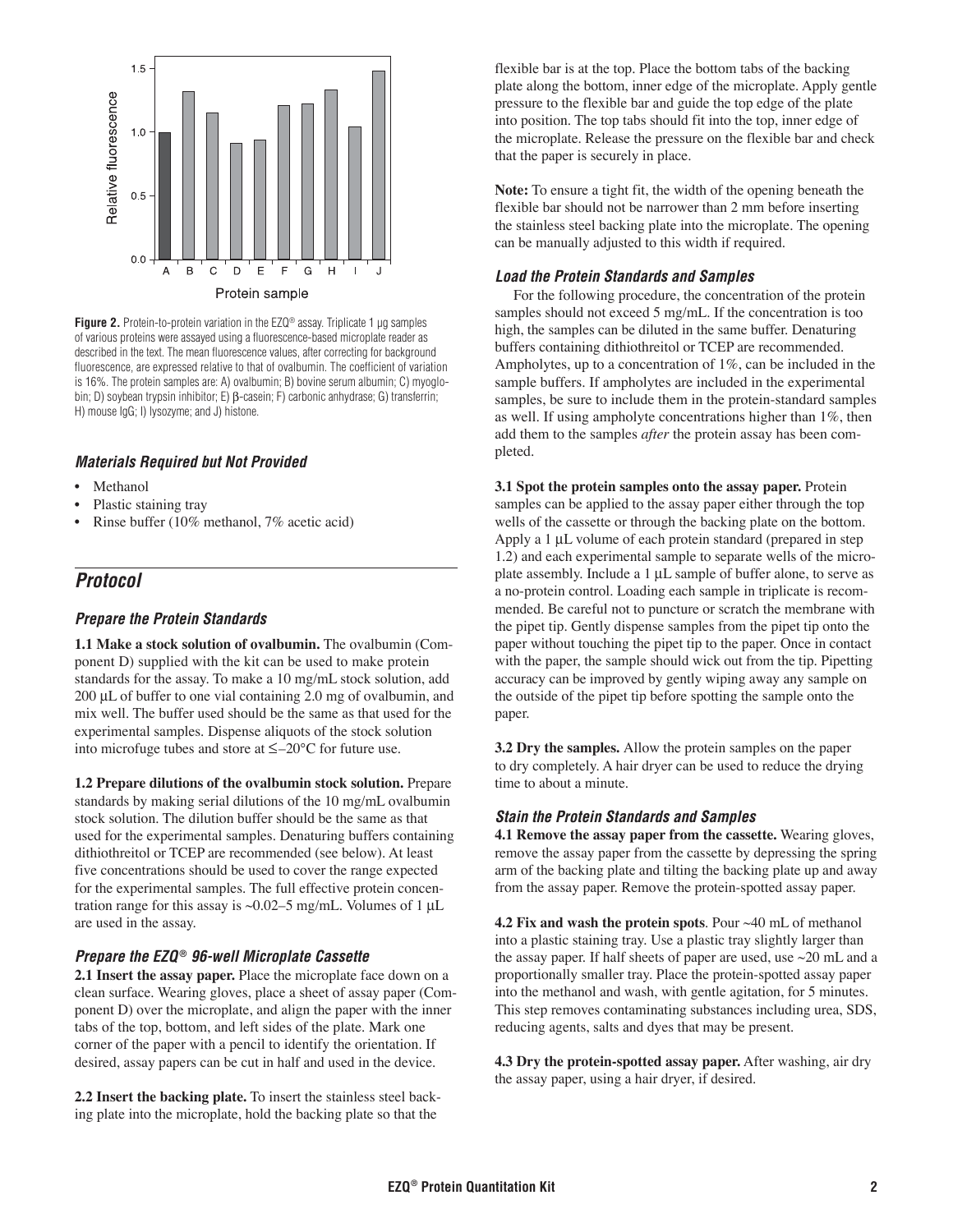**4.4 Stain the proteins.** Pour 40 mL of the EZQ<sup>®</sup> protein quantitation reagent (Component A) into a staining tray. Place the proteinspotted assay paper into the stain solution and agitate gently on an orbital shaker for 30 minutes. For half sheets of paper, use ~20 mL and a smaller staining tray.

**4.5 Rinse the assay paper.** After staining, rinse the assay paper for 1–2 minutes in rinse buffer (10% methanol, 7% acetic acid). Repeat twice, for a total of three rinses.

**4.6 Prepare the protein-spotted assay paper for analysis.** If protein spots will be analyzed using a laser-based scanner or UV illuminator, wet or dry assay papers can be used. If the protein spots are to be analyzed using a fluorescence-based microplate reader, the assay paper must be dry. Air dry the assay paper on a clean, flat surface, using a hair dryer, if desired.

## *Read and Analyze the Results*

**5.1 Read the fluorescence.** EZQ® protein quantitation reagent has two excitation maxima, one at ~280 nm and another at 450 nm. The emission maximum is at  $~618$  nm. Various instruments can be used to read the fluorescence, as described below.

**Microplate readers:** Place the dried paper (from step 4.6) back into the microplate and secure the backing plate. A hand-held UV light can be used to ensure the correct alignment of the paper to the wells. Analyze the stained protein spots in a fluorescencebased microplate reader using excitation/emission settings of ~485/590 nm. Top- or bottom-reading microplate readers may be used, and it makes no difference whether the protein samples

were spotted from the top or from the bottom. For optimal results, program the microplate reader to take multiple samplings or multiple readings of each well.

**Note:** The stainless steel backing plate must be securely in place before placing the cassette into the plate reader. If it is not secure, there is risk of jamming the instrument. Refer to step 2.2 to ensure proper adjustment. If desired, the backing plate may be taped into place using tape that does not autofluoresce.

**Laser-based scanners:** Image the stained assay paper using an imaging system equipped with a 450, 473 or 488 nm laser and an appropriate emission filter (e.g., a 520 or 580 nm longpass filter, or a 600 nm bandpass filter).

**UV illuminators:** To visualize the stained protein spots, illuminate the assay paper with a 300 nm transilluminator, a UV top-illuminating system or a hand-held UV-B light source. Use a photographic or CCD camera, with an appropriate filter, to generate digital images of the stained paper, and then quantitate the image with appropriate software.

**5.2 Analyze the results.** Calculate the fluorescence values of the experimental samples and standards by subtracting the fluorescence value of the no-protein control. Create a standard curve (see Figure 1) by plotting the corrected fluorescence values of the standards vs. the corresponding protein mass (or concentration). Determine the mass (or concentration) of the experimental samples from the standard curve.

|  | <b>Product List</b> Current prices may be obtained from our Web site or from our Customer Service Department. |  |
|--|---------------------------------------------------------------------------------------------------------------|--|
|--|---------------------------------------------------------------------------------------------------------------|--|

| Cat #         |                                   | Inr |
|---------------|-----------------------------------|-----|
| <b>B33200</b> | Quantitation<br>Kit<br>$1T\Omega$ | kit |